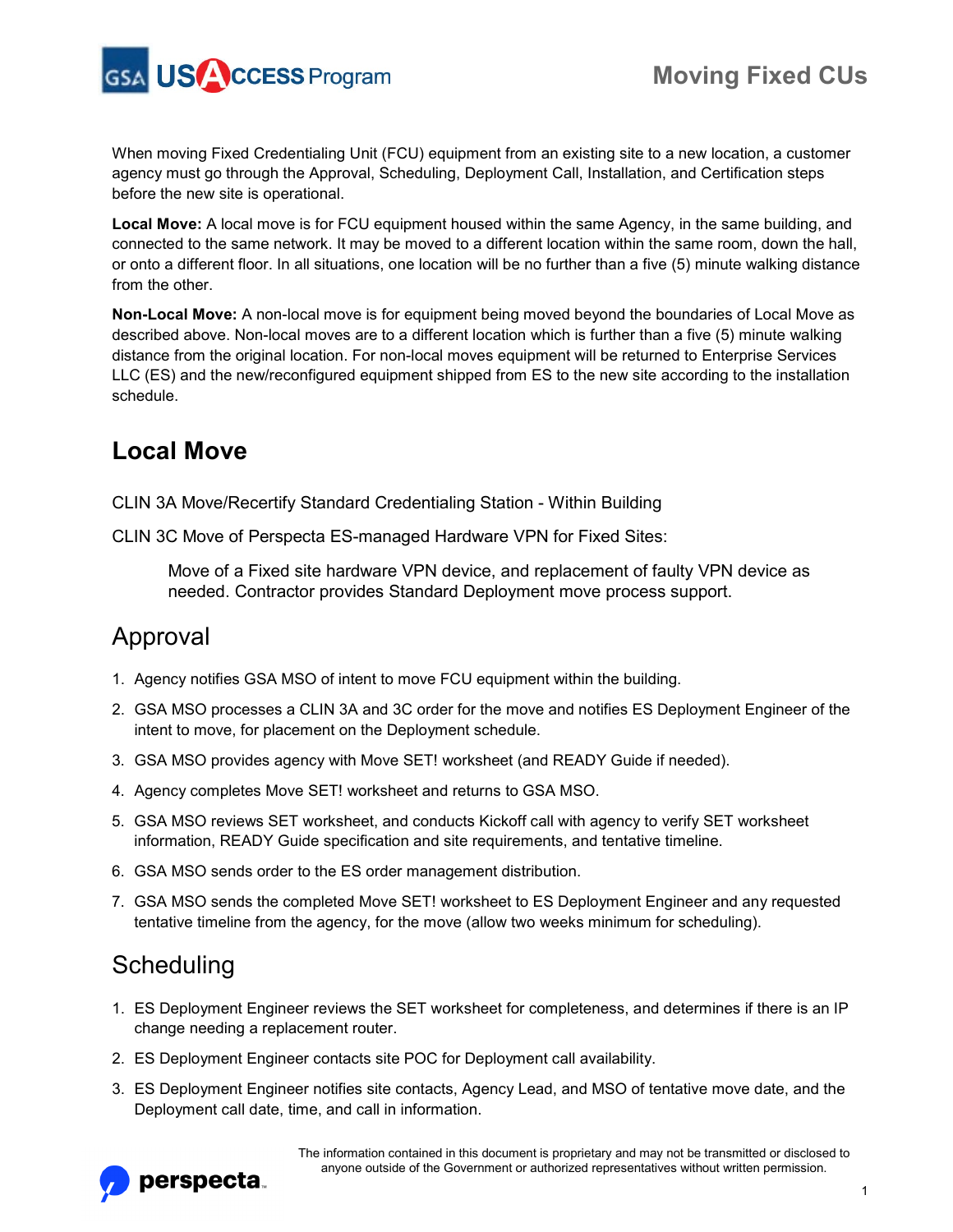

# Deployment Call

- 1. The ES Deployment Engineer conducts a 30 minute Deployment call. At a minimum, the site POC and IT POC must be present on the Deployment call in order to confirm the site readiness and to discuss any remaining action items including the updating of Site Manager, if necessary.
- 2. During the call the scheduled move date is confirmed.
- 3. ES Deployment Engineer schedules the technician for the local move.
- 4. ES Deployment Engineer notifies site POC, agency Lead and GSA MSO by email, of the technician's name and contact number, and expected arrival.

#### Installation

- 1. Vendor designated Field technician arrives on site on the day of the move and at the time specified.
- 2. Technician unplugs all equipment, moves it to the new location within the building, and connects all equipment as specified in the FCU documentation.
- 3. Once network connection is established (green light on VPN), and equipment is connected technician turns it over to the Registrar for certification.

**NOTE:** If network connection is not established with the router (red or amber light on VPN), Local IT is responsible for troubleshooting the connection issue, and resolving before certification can occur. The technician is only available the day of the move.

If any equipment is broken in the move, ES Deployment Engineer will coordinate overnight shipment of replacement equipment for the site to install with phone support.

# Certification Steps

- 1. Registrar calls ES Deployment Engineer.
- 2. ES Deployment Engineer verifies FCU connections, and provides test records for test enrollment.
- 3. Registrar conducts test enrollment.
- 4. Registrar conducts live activation or card update to test activation.
- 5. Site is certified and ready for business.

### **Non-Local Move**

CLIN 3B Move/Recertify Standard Credentialing Station not within the same building.

CLIN 3C Move of Perspecta ES-managed Hardware VPN for Fixed Sites:

Move of a Fixed site hardware VPN device, and replacement of faulty VPN device as needed. Contractor provides Standard Deployment move process support.

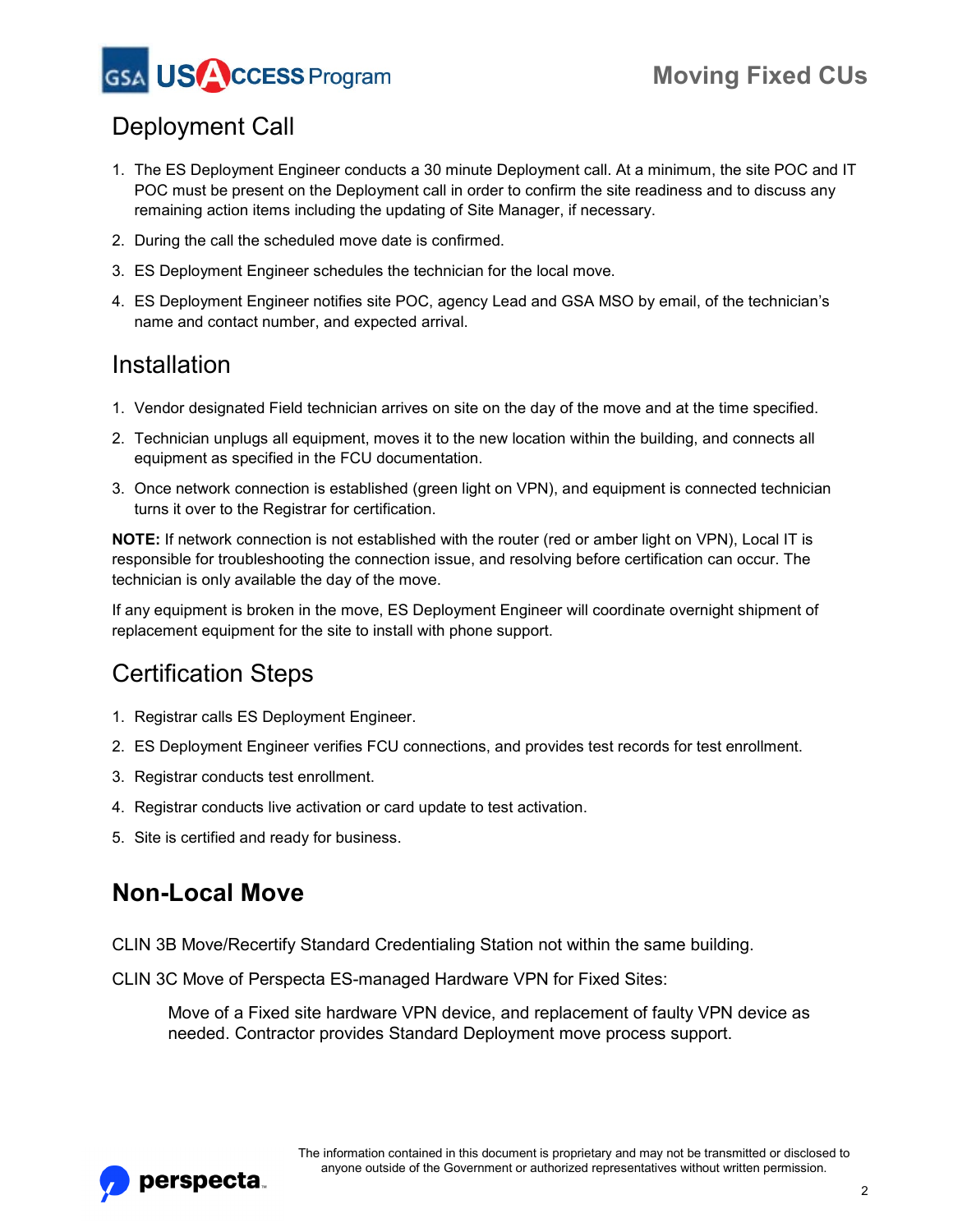



# Approval

- 1. Agency notifies GSA MSO of intent to move Fixed CU equipment to another building.
- 2. GSA MSO processes a 3B and 3C order for the move and notifies ES Deployment Engineer of tentative timeline for placement on the Deployment schedule.
- 3. GSA MSO provides agency with Move SET! worksheet (and READY Guide if needed).
- 4. Agency completes Move SET! worksheet and returns to GSA MSO.
- 5. GSA MSO reviews SET worksheet, and conducts Kickoff call with agency to verify SET worksheet information, READY Guide specification and site requirements, and tentative timeline.
- 6. GSA MSO sends order to the ES order management distribution.
- 7. GSA MSO sends the completed Move SET! worksheet to ES Deployment Engineer and any requested tentative timeline from the agency, for the move (allow two weeks minimum for scheduling).

## **Scheduling**

- 1. ES Deployment Engineer opens a ServiceNow ticket for the move.
- 2. ES Deployment Engineer reviews the SET worksheet for completeness, and determines if there is an IP change needing a replacement router. In most cases, there will be an IP change.
- 3. ES Deployment Engineer contacts site POC for Deployment call availability.
- 4. ES Deployment Engineer notifies site contacts, Agency Lead, and MSO of tentative move date, and the Deployment call date, time, and call in information.

# Deployment Call

- 1. The ES Deployment Engineer conducts a 30-minute Deployment call. At a minimum, the site POC and IT POC must be present on the Deployment call in order to confirm the site readiness and to discuss any remaining action items including the updating of Site Manager.
- 2. During the call the scheduled move date is confirmed.

# Equipment Packing and Shipping

- 1. ES Communications/Deployment arranges for shipping boxes and labels to be shipped to the existing site for the FCU equipment, and shipment of FCU equipment to the new site. Add RMA to Merge Center 05 report for return of boxes.
- 2. ES Deployment Engineer emails packing instructions to the site.
- 3. Site unplugs FCU equipment and router, and packs all equipment in boxes provided.
- 4. Site adheres return labels to the shipping boxes and arranges for FedEx pickup.
- 5. Once old equipment is received by ES Break/Fix, equipment for the new location is configured and shipped to the new site so that it arrives at least one business day prior to the install date.

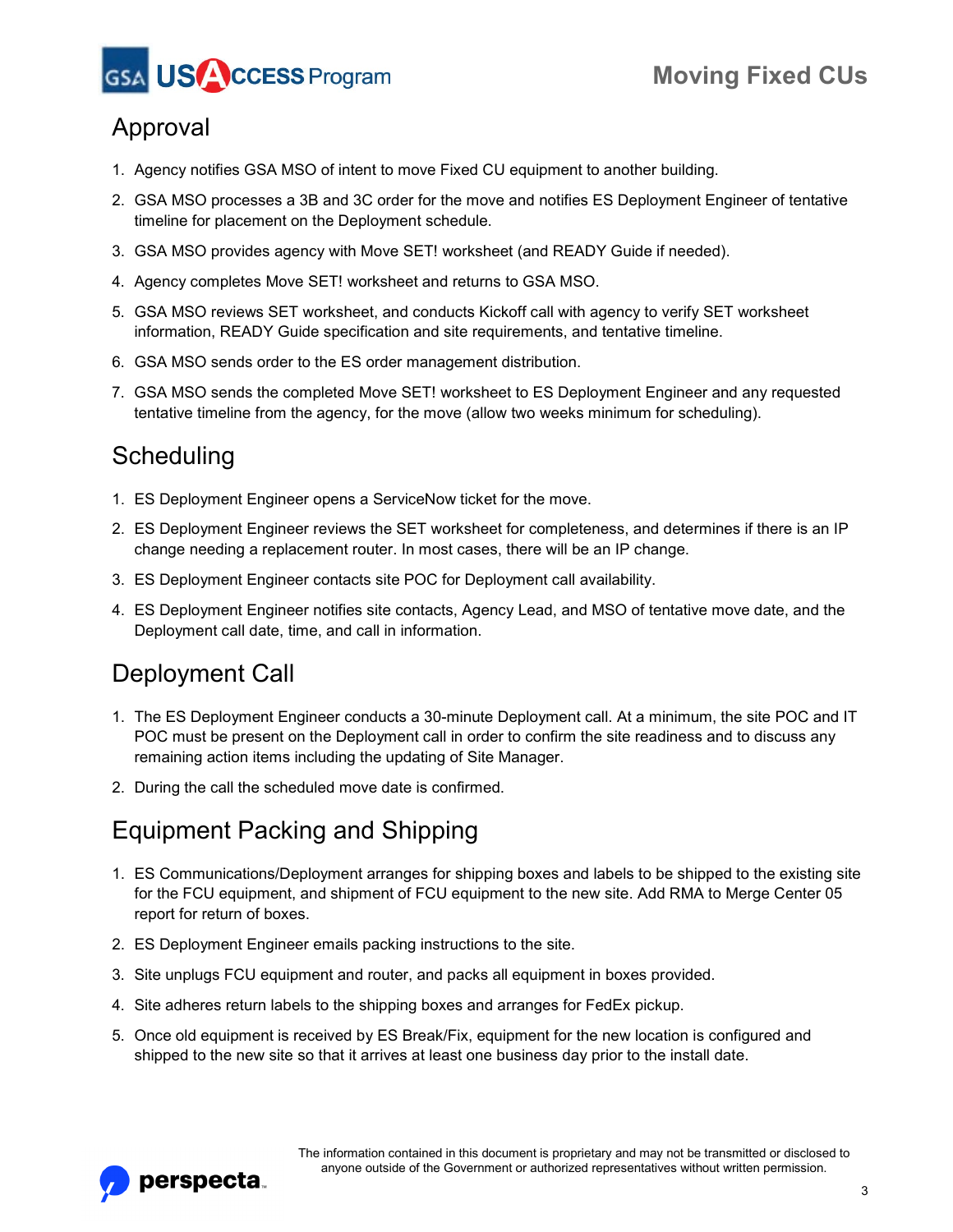

#### Installation

- 1. ES Deployment Engineer emails FCU Setup Guide to the Site POCs.
- 2. On the day of installation, site IT unboxes and connects all equipment according to the Fixed CU Setup Guide at the new location.
- 3. Once the network connection is established (green light on VPN) and all FCU equipment is connected, site IT turns it over to the Registrar for certification.

### Certification Steps

- 1. ES Deployment Engineer calls Registrar at pre-determined time (from Deployment Call).
- 2. ES Deployment Engineer verifies FCU connections, adds system IDs into Site Manager, and provides test records for test enrollment.
- 3. Registrar conducts test enrollment.
- 4. Registrar conducts live activation or card update to test activation.
- 5. Site is certified and ready for business.
- 6. ES Deployment Engineer notifies Business Office, ES Communications/Deployment that move is complete.

# **IP Change Only**

#### **CLIN 2N VPN Equipment Replacement – Without Field Services**

Configuration and shipment of a replacement router, return and tracking of existing router, and testing of returned equipment to make sure it is reusable and available for restocking process or needs to be taken out of use for USAccess.

One-time price per VPN Replacement is \$900.

- 1. Agency notifies GSA MSO of intent to change the IP information on their existing router.
- 2. GSA MSO processes a CLIN 2N order for the change.
- 3. GSA MSO provides agency with Move SET! worksheet (and READY Guide if needed).
- 4. Agency completes Move SET! worksheet with new IP information and returns to GSA MSO.
- 5. GSA MSO reviews SET worksheet for completeness.
- 6. GSA MSO to conduct conference call with agency to verify the IP information is correct.
- 7. GSA MSO sends order to the ES order management distribution.
- 8. GSA MSO sends the completed Move SET! worksheet to ES Deployment Engineer and Break/Fix Team Lead and any requested tentative timeline from the agency, for the change (if not immediate).
- 9. Break/Fix sends return label to the site to return the existing router. (If the site cannot be down, this label will be included in the shipment of a replacement router.
- 10.Break/Fix configures the router with new information, and ships back to the site.